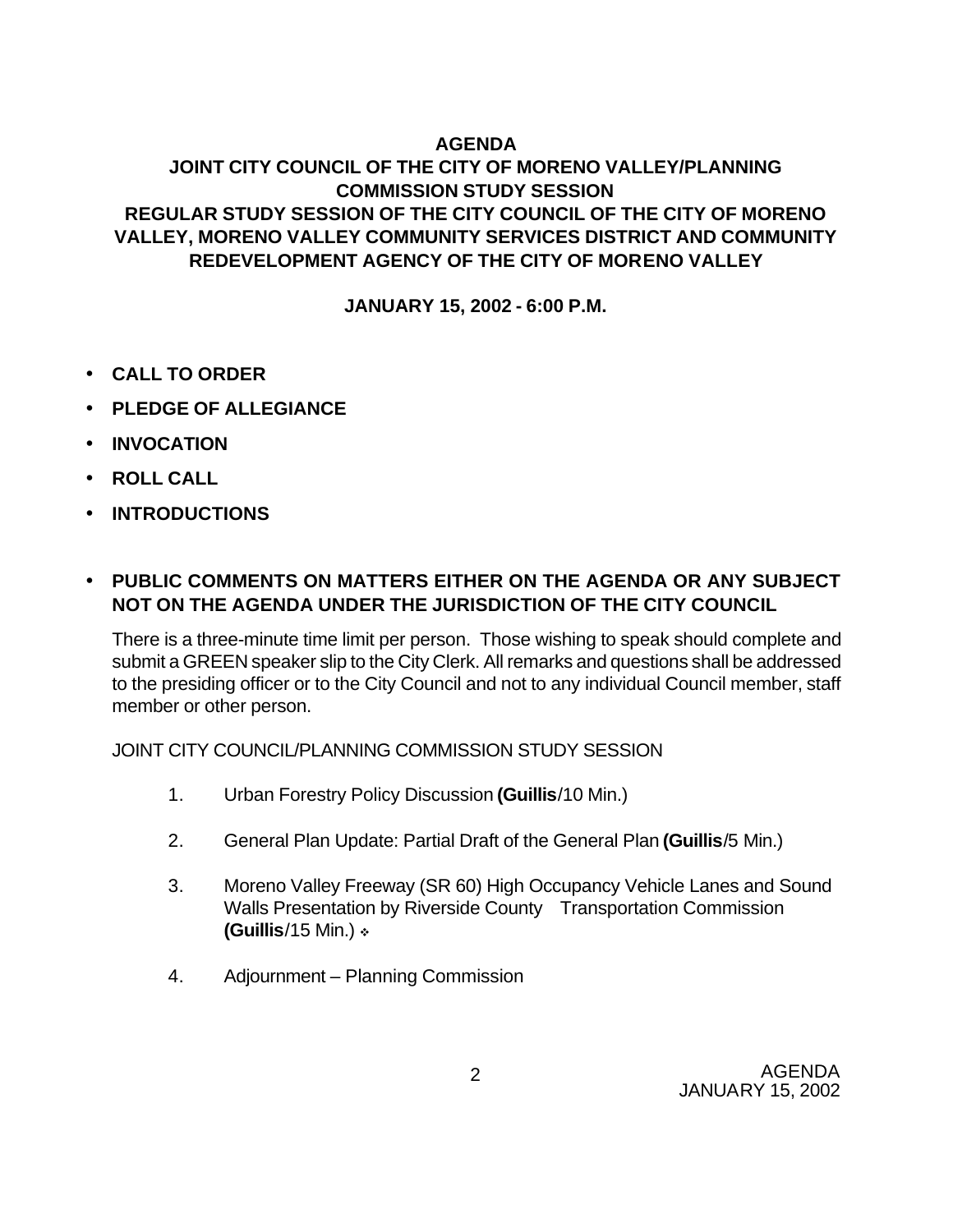ADJOURNMENT TO REGULAR STUDY SESSION OF THE CITY COUNCIL OF THE CITY OF MORENO VALLEY, MORENO VALLEY COMMUNITY SERVICES DISTRICT AND COMMUNITY REDEVELOPMENT AGENCY OF THE CITY OF MORENO VALLEY

#### **AGENDA**

# **CITY COUNCIL OF THE CITY OF MORENO VALLEY MORENO VALLEY COMMUNITY SERVICES DISTRICT COMMUNITY REDEVELOPMENT AGENCY OF THE CITY OF MORENO VALLEY STUDY SESSION**

#### **JANUARY 15, 2002 – 6:00 P.M.**

(or as soon thereafter as the meeting may be called to order following the Joint City Council/Planning Commission Study Session)

#### **CALL TO ORDER**

#### **ROLL CALL**

### **PUBLIC COMMENTS ON MATTERS EITHER ON THE AGENDA OR ANY SUBJECT NOT ON THE AGENDA UNDER THE JURISDICTION OF THE MORENO VALLEY CITY COUNCIL**

There is a three-minute time limit per person. Those wishing to speak should complete and submit a GREEN speaker slip to the City Clerk. All remarks and questions shall be addressed to the presiding officer or to the City Council and not to any individual Council member, staff member or other person.

- 1. Tract Identification Signage (Pulliam/10 Min.)
- 2 . Parkway Landscape Retrofit Analysis (Pulliam/10 Min.)
- 3. Request for Co-Sponsorship and Waiver of Fees for the Sixteenth Annual Black History Celebration (Price/5 Min.)
- 4. City Council Requests and Communications
- 5. Closed Session

(Times shown are only estimates for staff presentation. Items may be deferred by Council if time does not permit full review.)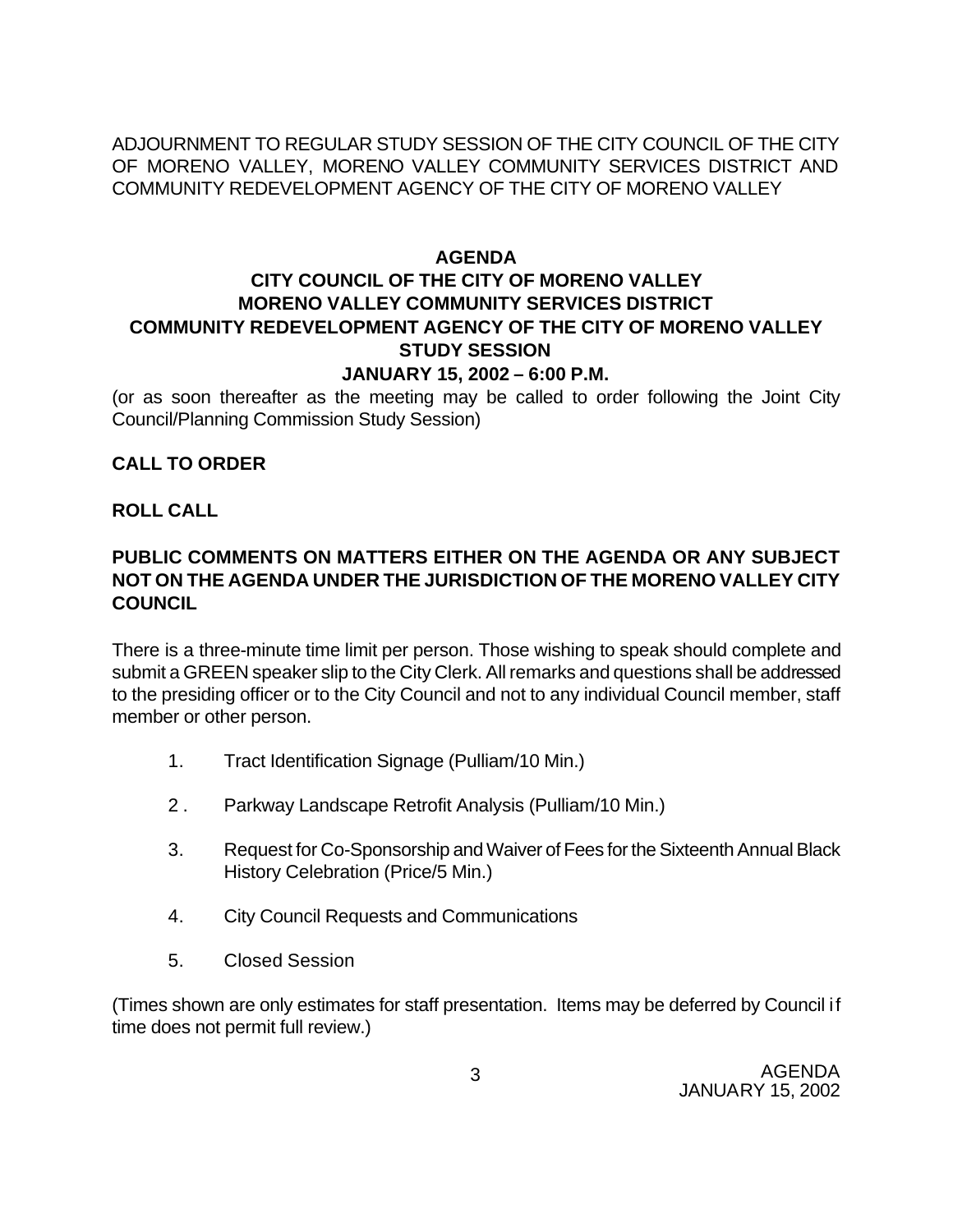<sup>v</sup> Oral Presentation only – No written material provided